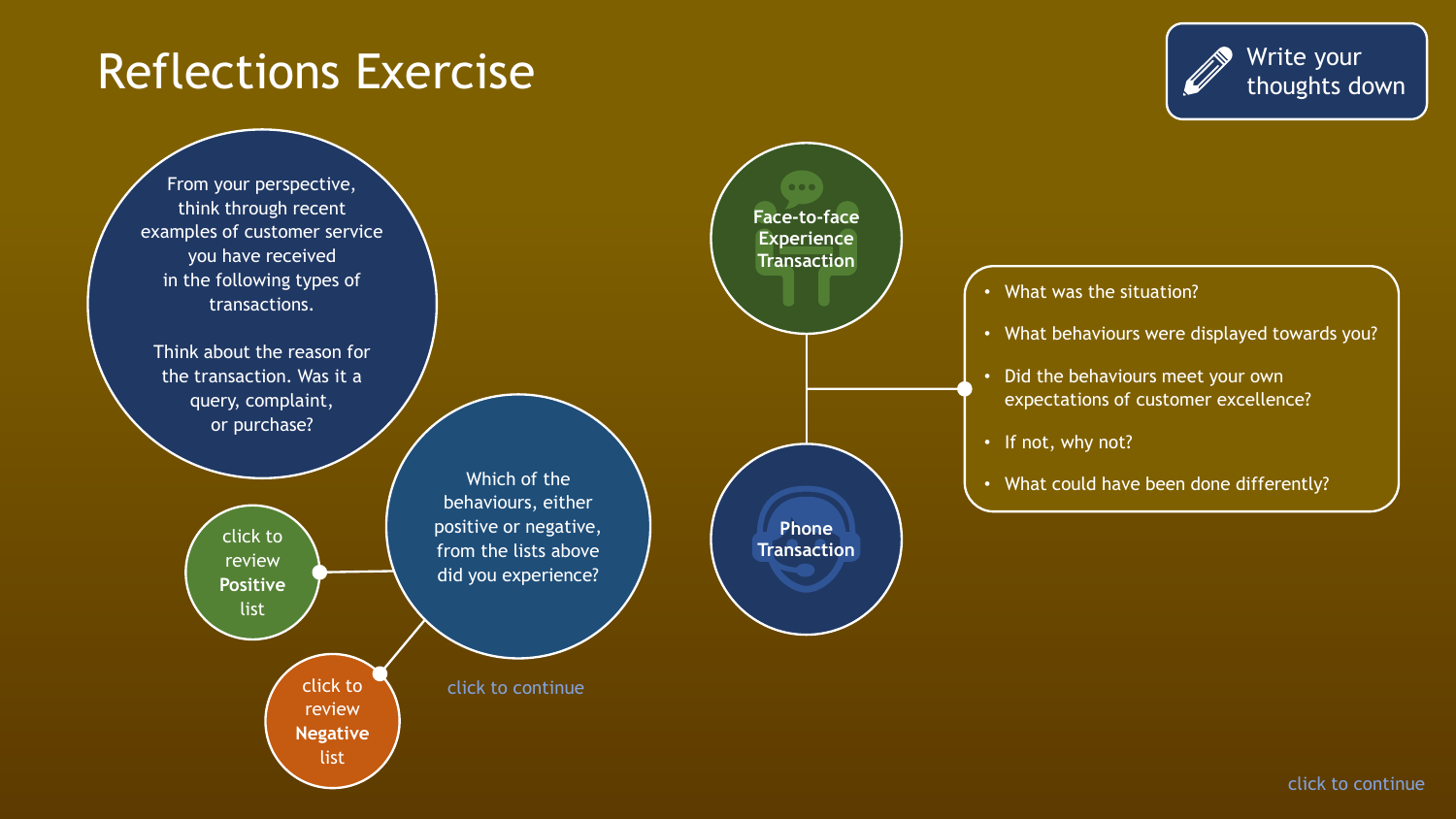## Empathy Exercise



Practice this exercise using a situation where you could not resolve a problem or issue, where another person had a completely different view. Note your responses down and allow around **30 minutes** to complete this fully.

click to continue

What common ground did you perceive?

What new insights do you have as a result of depersonalising the situation?

What could person one have said or done to help person two understand the situation? (and other way around)

What actions could they have taken to improve the situation?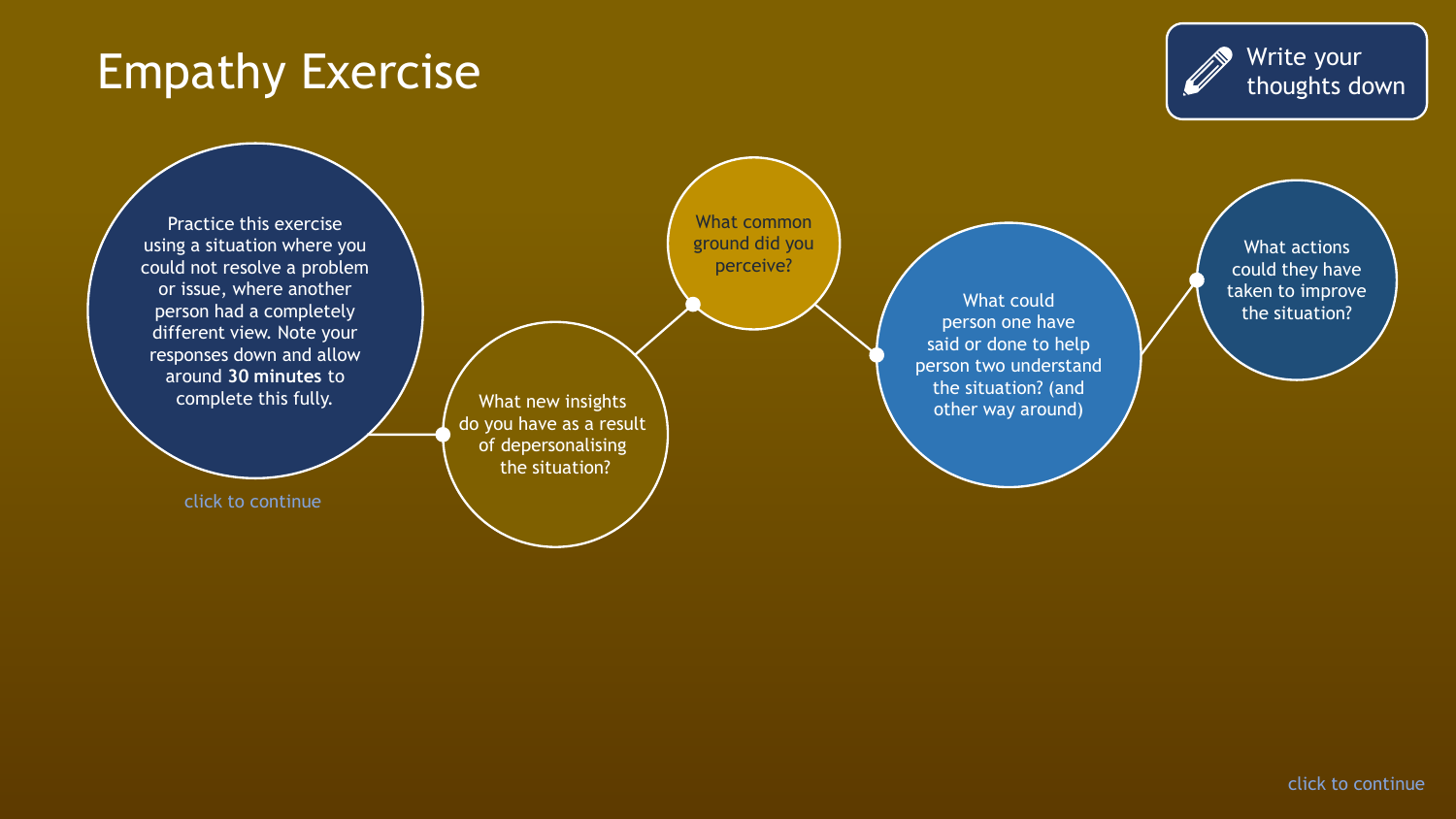## Empathy Exercise

The outcome of this exercise shows that you've considered the situation from several angles, to help you prepare a considered response, with new insights and actions.

The next section deals with tips and techniques to manage the **stress of handling customers**, but can be used in most roles where there is a pressurised working environment.

click to continue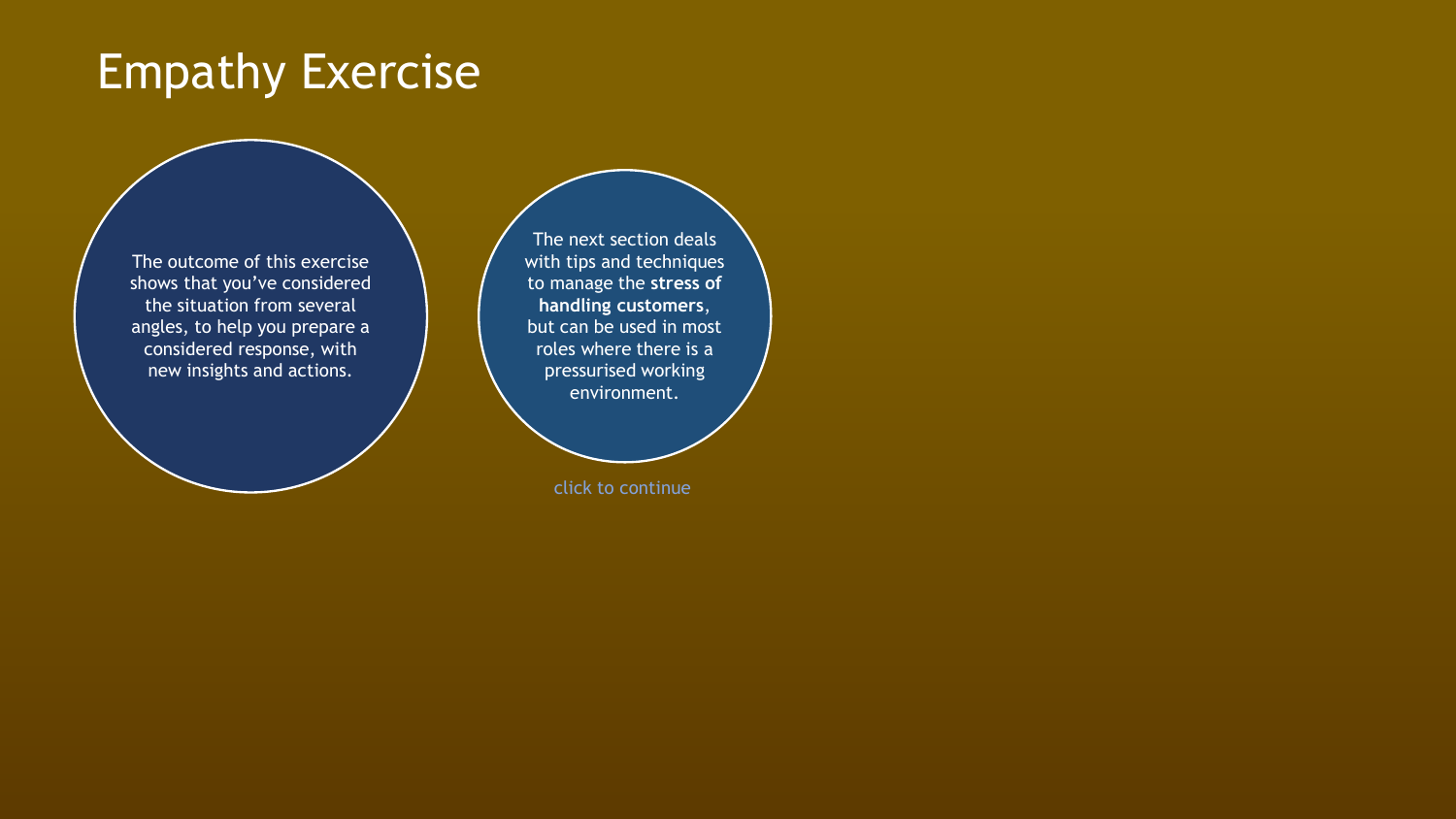# Exercise – Identifying Setbacks, Hassles and Challenges



Write your

thoughts down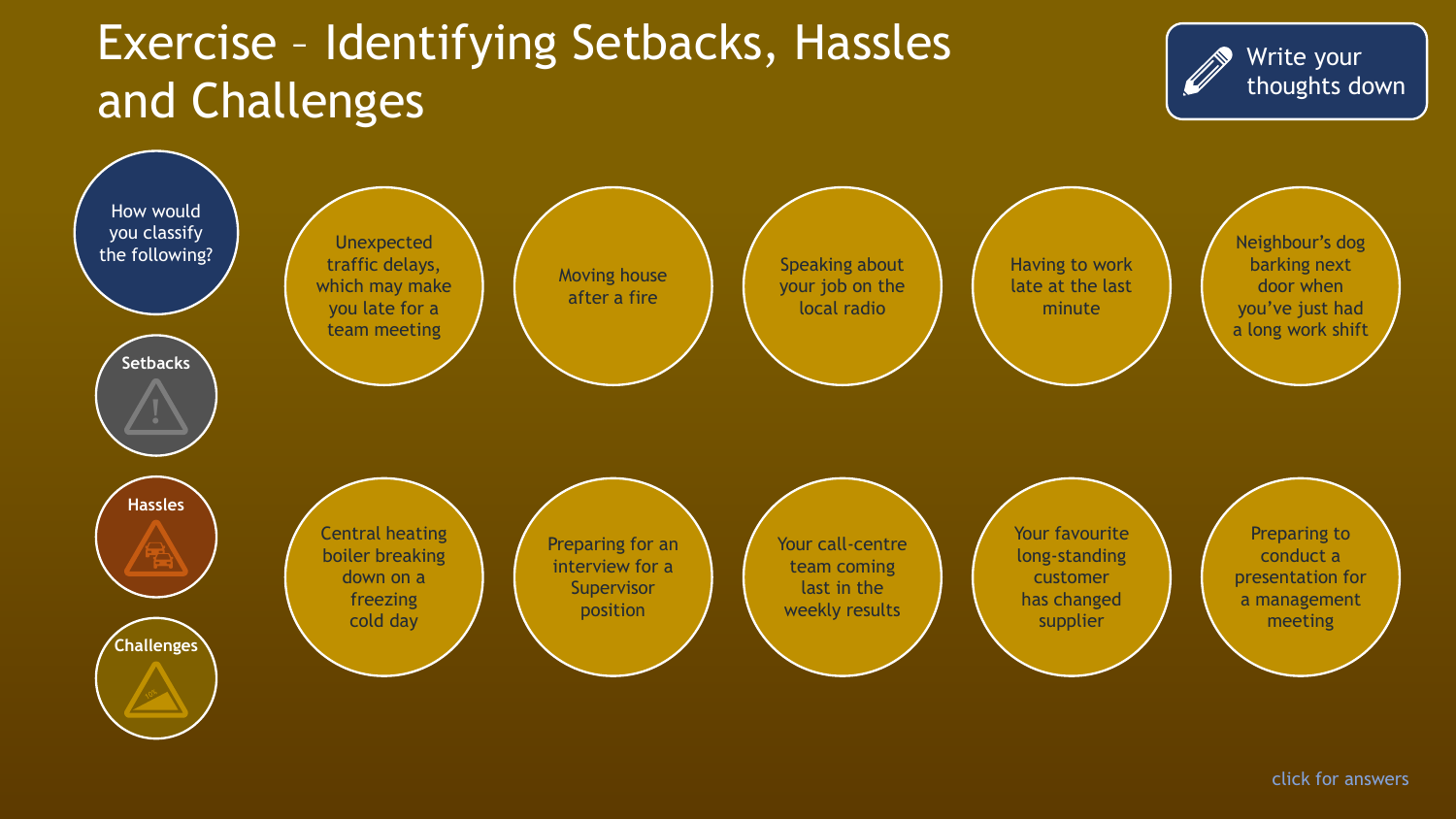# Exercise – Identifying Setbacks, Hassles and Challenges



Write your

thoughts down